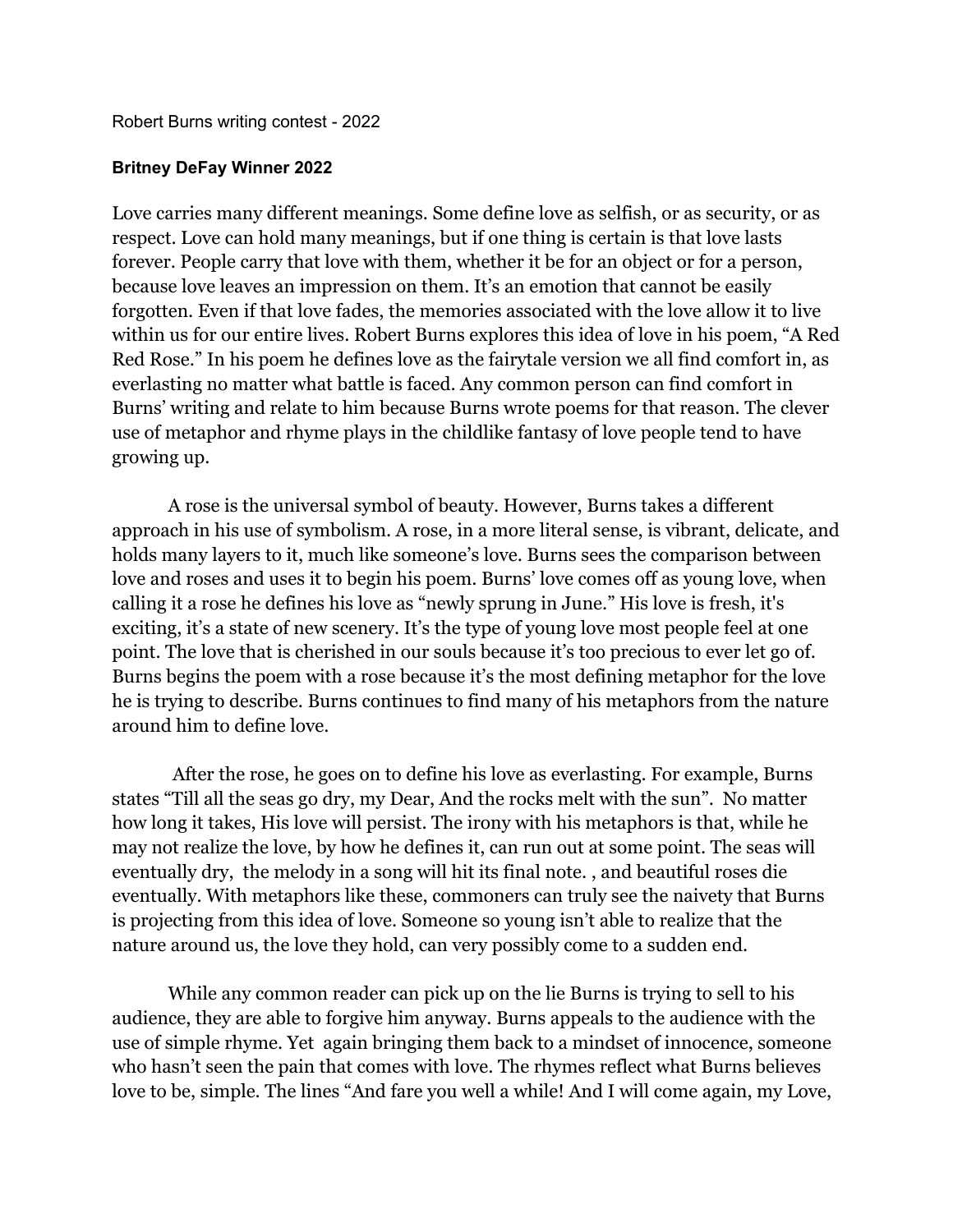Although it were ten thousand mile!" lift the weight off of how heavy the journey of love truly is. It makes it appear as though love is able to survive no matter how distant or how long the journey will be. However, anyone with experience knows the burden love puts upon them, and while it's easy to make pretty rhymes and say these words, it's sadly just another delusion from the reality people live in.

Love is a complicated topic. Anyone would be naive to believe that someone can never waiver from that feeling. Throughout history, writers have made careers from the tragedies that stem from this one feeling. From Romeo and Juliet to Wuthering Heights, love can bring on much pain and suffering to those around it. Yet humans crave that feeling more than anything else. That's why they may turn to Burns' poem. To provide them with hope that something good comes out of such a heavy emotion.

## **Madison Ohringer first runner up**

It is easy to point out when someone else is in the wrong. It's even easier to point out other people's faults and failures. But why do we struggle when it comes to our own? Oftentimes things we hate that other people do, we just so coincidentally do them ourselves. It is easy to point the finger at someone and judge them for how they act and use it as an excuse for our own transgressions. Comparing it and weighing it on our own imaginary scales because their wrongs might not equal our own. "Holy Willie's Prayer" is a satire piece written by Robert Burns about religious hypocrisy and self righteousness.

"Holy Willie's Prayer" is about a man who asks God for forgiveness for his own sins but immediately asks God to condemn others who have committed these same acts to eternal damnation. Holy Willie is quick to point out how others swear, drink and dance, speaking down upon them. But in the following lines he admits to doing the same things but when he does it he tries to explain his reasoning by humanizing it and making it seem like an accident; "But yet, O Lord! confess I must At times I'm fash'd wi' fleshly lust An' sometimes, too, in worldly trust,Vile self gets in; But Thou remembers we are dust, Defil'd wi' sin". This poem follows a format of Willie pointing out others transgressions but then immediately admitting that he too has done the same. In doing so it's almost like he is trying to soften the blow of his own wrong doings by saying "others do it too". The irony lies in the fact that he feels for his wrong doings he deserves only forgiveness; "But, Lord, remember me an' mine. Wi' mercies temporal and divine, That I for grace an' gear may shine, Excell'd by nane, And a' the glory shall be Thine, Amen, Amen!". He's asking God to remember him, to gift him the gift of grace and ensure only the best for him. While asking God to smite all the men that he has listed in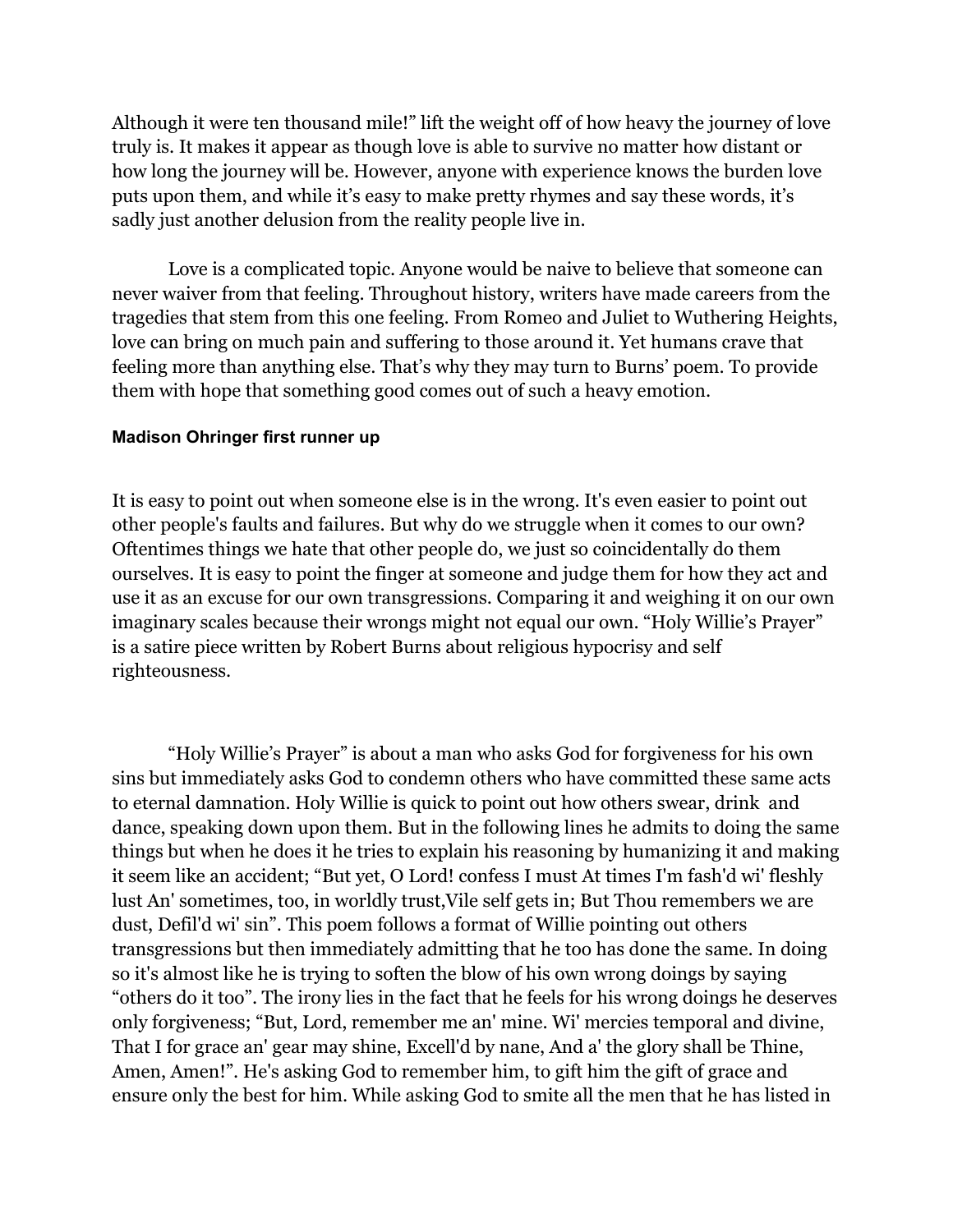his prayer. Catholics believe in original sin, a sin that everyone is born with and is cleansed of through the sacrament of Baptism. But here in yet, Willie asks why he should carry that sin if it was committed six thousand years before he was born. Willie sees himself as an exception to the rules and feels when he does something wrong it's a mistake not representing who he is. However, when someone else does it they deserve the utmost punishment, they deserve to smited and need to be punished for eternity.

Although this is based on real people and Burns even uses their real first names, it's not about their wrong doings but their own self justification and hypocrisy. Willie represents the ordinary person. If asked to reflect upon oneself it would be found that they may have excuses for the wrongs that have been committed. Whether it be temptation, lust, etc.. It's hard to see yourself as a bad person, or even if you know it you probably wouldn't admit it. However, if asked to reflect on someone else's wrongdoings, it is easy to fault them for it and say they need the maximum punishment for it. You probably wouldn't see the human side to them, you wouldn't understand their reasoning or quite understand how they can do such a thing. Willie wants to be humanized and show that he made a mistake, however, hefeels other people who are doing the same thing are committing heinous crimes. This is the essence of Robert Burns writing with a message intertwined within them, the message of this one warning against self-righteousness.

"Holy Willie" is a term that has now been adapted and used in Scots language to describe a person who is humorless and really religious. This phrase was derived from Robert Burns piece "Holy Willie's Prayer". Robert Burns has had a huge impact on Scotland, portraying the beauty of the culture by choosing to write in Scots although being told otherwise. After receiving tons of recognition for his Kilmarnock edition in 1786, including famous works such as "Halloween" and "To a Mouse", Burns was told not to write in Scots by figures in Edinburgh. However, for Burns it wasn't about the money, it was about spreading Scottish culture and understanding the power and artistic articulation it held. Burns saw Scots "pulsing heart of the ordinary people", within each word spoken held their own unique stories of deprivation, joy, laughter, pain, and sufferidge. Burns was a man ahead of his times. Many poets such as Coleridge and Wordsworth are credited for writing about the ordinary person, tying them to nature and using authentic language but Burns was already writing in this way a decade prior. Burns helped pave the path of preservation of Scots, along with many poets who came after him all portraying Scottish identity. Burns gave Scotland a voice in literature. This is why Burns remains so relevant: he stayed true to his roots, never shying away from the beauty of his culture.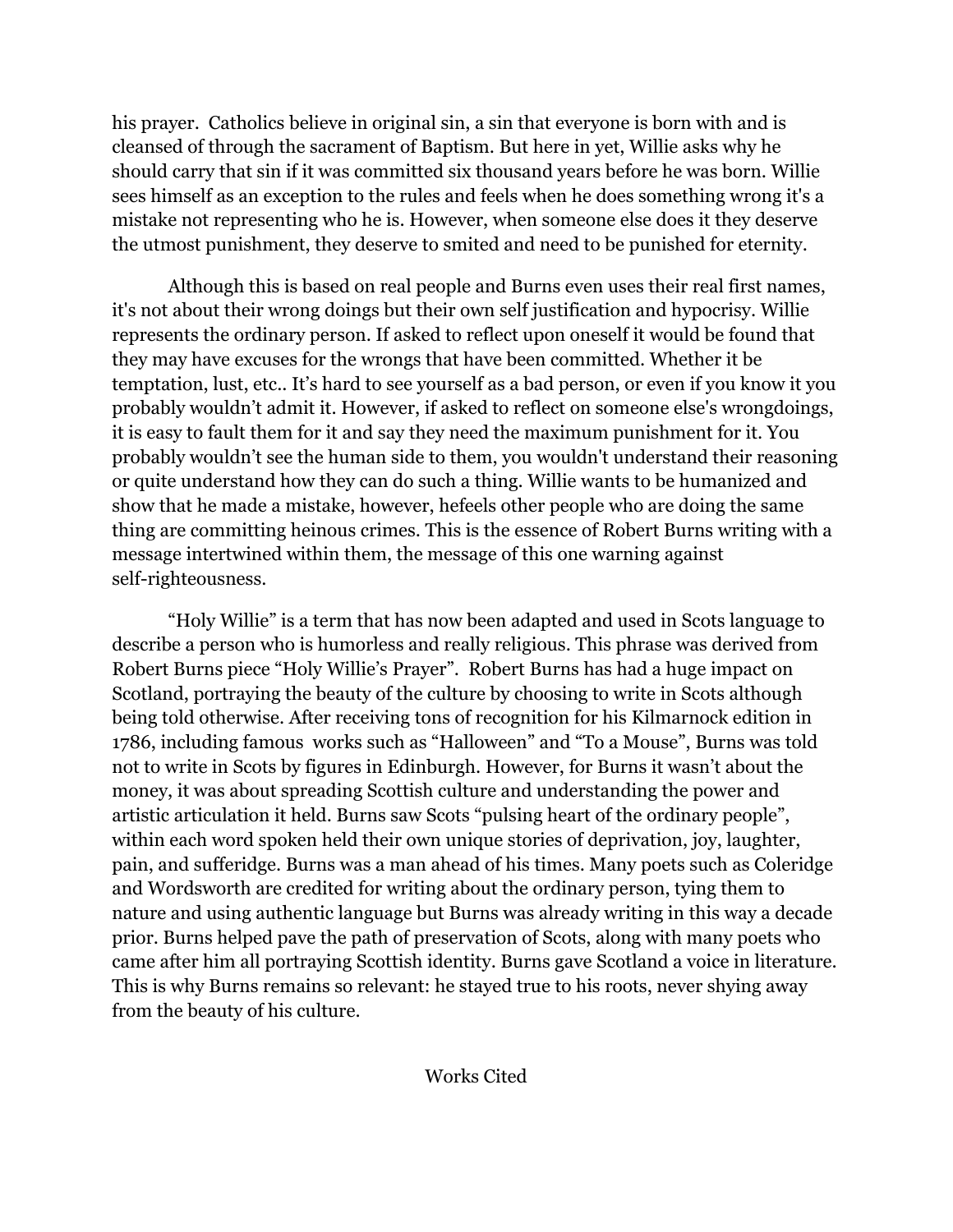Newsroom, The. "How Important to Modern Day Scotland Is Robert Burns?" *The*

*Scotsman*, The Scotsman, 19 Jan. 2016,

www.scotsman.com/arts-and-culture/books/how-important-modern-day-scotlan

d-robert-burns-2461745.

## **Juliet Romero - second runner up**

Happiness is relative, a feeling that when felt, humans sought for more of. In times of despair, they search for the bare minimum dose of serotonin. Yet, when they are in satisfaction with life, that dose is not enough. As the poetic genius that is able to capture and explain this phenomenon, Robert Burns writes of how happiness can be as simple as a bottle and a truthful friend, alongside the subliminal consequences of having them in one's grasp. By demonstrating the simplicity of those two unembellished objects, Burns conveys the idea of the relativity and flexibility of the pursuit of happiness.

The blatant stimulants of happiness is an idea thoroughly explored within "A Bottle and an Honest Friend". Within an environment, humans thrive to be happy within every phase of their lives, a feeling that seems of more as a necessity than a want. He writes,

"There's nane that's blest of human kind, But the cheerful and the gay, man."

Humans instinctively put in the same amount of effort to generate feelings of contentment as they do for necessities of survival. In his writing, readers, especially those of the older generation, have experienced the tribulations of living, facing the darkness of life on a daily basis with a taste of the light from time to time. When struck with hardship, the idea of happiness seems so far of reach, so much so that the less we have it the more it seems like a blessing when gained. Just as addicts crave drugs for a euphoric feeling, alcohol elevates levels of serotonin to make happiness feel more obtainable, a temporary fix that causes lifelong problems.

Despite craving happiness within our lives, simple solutions typically have long term consequences. Burns, as a man who lived with many complications within his life, often turned to alcohol to relieve his issues. He writes,

"Here's a bottle and an honest friend! What wad ye wish for mair, man?"

A bottle, a representation of drowning his sorrows until all that is left are feelings of numbness and "happiness", is utilized as the center of his writing. Just as many people fall into the trap of intoxication, Burns brings light to how deceiving it may be. He asks in theory, "What more can